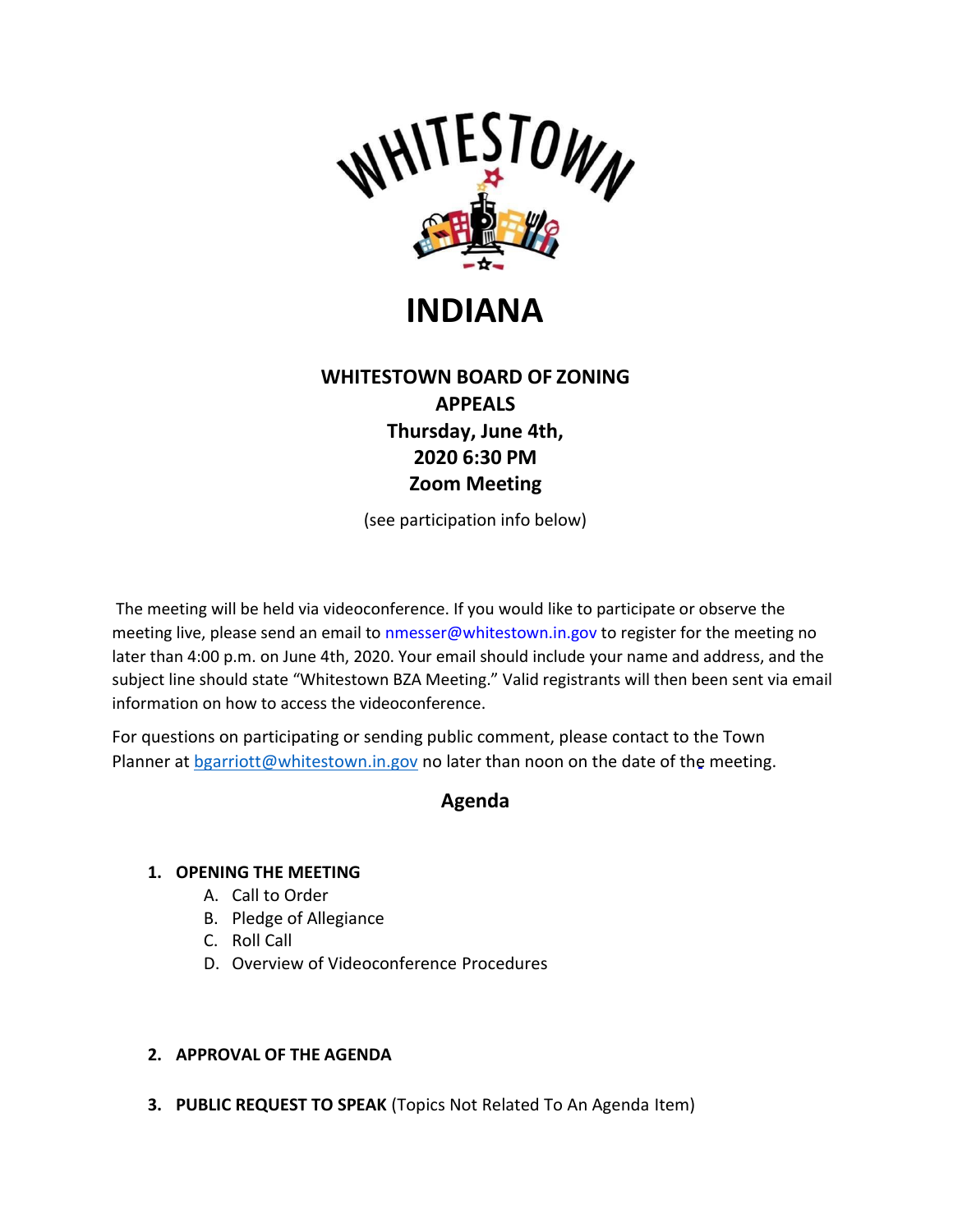Please limit comments to 3-5 minutes to allow others time to address the Board.

#### **4. PRESENTATIONS**

#### **5. UNFINISHED BUSINESS**

### **6. NEW BUSINESS (public hearing)**

a. **Docket BZA20-001-VA Tractor Supply.** The petitioner is requesting approval of three variances for their new site located in Whitestown Crossing. The first variance is requesting a variance from the GB bufferyard requirements removing the bufferyard along the north property line. The second variance request is for the GB parking requirement. The requested variance is to reduce the required parking by 15 spaces to allow for trailer display and sales area. The third variance request is for the GB sign height requirement. The requested variance is to increase the maximum sign height from 12 feet to 30 feet and combined area from 80 square feet to 216 square feet. The petitioner is STNL Whitestown LLC and Innovative Engineering & Consulting.

[Staff Report](https://whitestown.in.gov/vertical/sites/%7BB8BE8AC3-9DE8-4247-BCB0-1173F48CC7C3%7D/uploads/Staff_Report_BZA20-001-VA.pdf)

- **7. OTHER BUSINESS**
- **8. ANNOUNCEMENTS**
- **9. ADJOURNMENT**

*Pursuant to Governor Holcomb's Executive Orders 20-04 and 20-09 concerning local government operations and meetings during the public health emergency, this meeting will be held by teleconference or by videoconference. The Town Hall will not be open to the public; however, the meeting will be made available for review by the public and media by Zoom Meeting. See link at the top for participation information. The Town will also work to record the meeting and make it available for subsequent viewing at youtube.com/user/townofwhitestown. A link to the Town's Youtube page for viewing past Town meetings is also available on the Town's webpage at whitestown.in.gov. To assist the public and members of the press during this emergency declaration, comments or questions regarding Town matters can continue to be directed to the Town Planner at [bgarriott@whitestown.in.gov or](mailto:bgarriott@whitestown.in.govor) 317-732-4535.*

**\*\* Click on the [BLUE LINKS](http://www.whitestown.in.gov/index.asp?SEC=E4A34318-0C9F-4448-A4F6-EED0D87BA339&%3BDE=09BE54D1-6AEB-4EEF-96D5-ABCEF31785C3&%3BType=B_BASIC) to view the document associated with the agenda item**

The next regular meeting is scheduled for **Thursday, July 2nd , 2020,** at 6:30 PM. NOTICE: This agenda is sent as a courtesy to the public and while steps are taken to insure that all items to come before the Board are listed; Changes can be made to the agenda after it is emailed to the public.